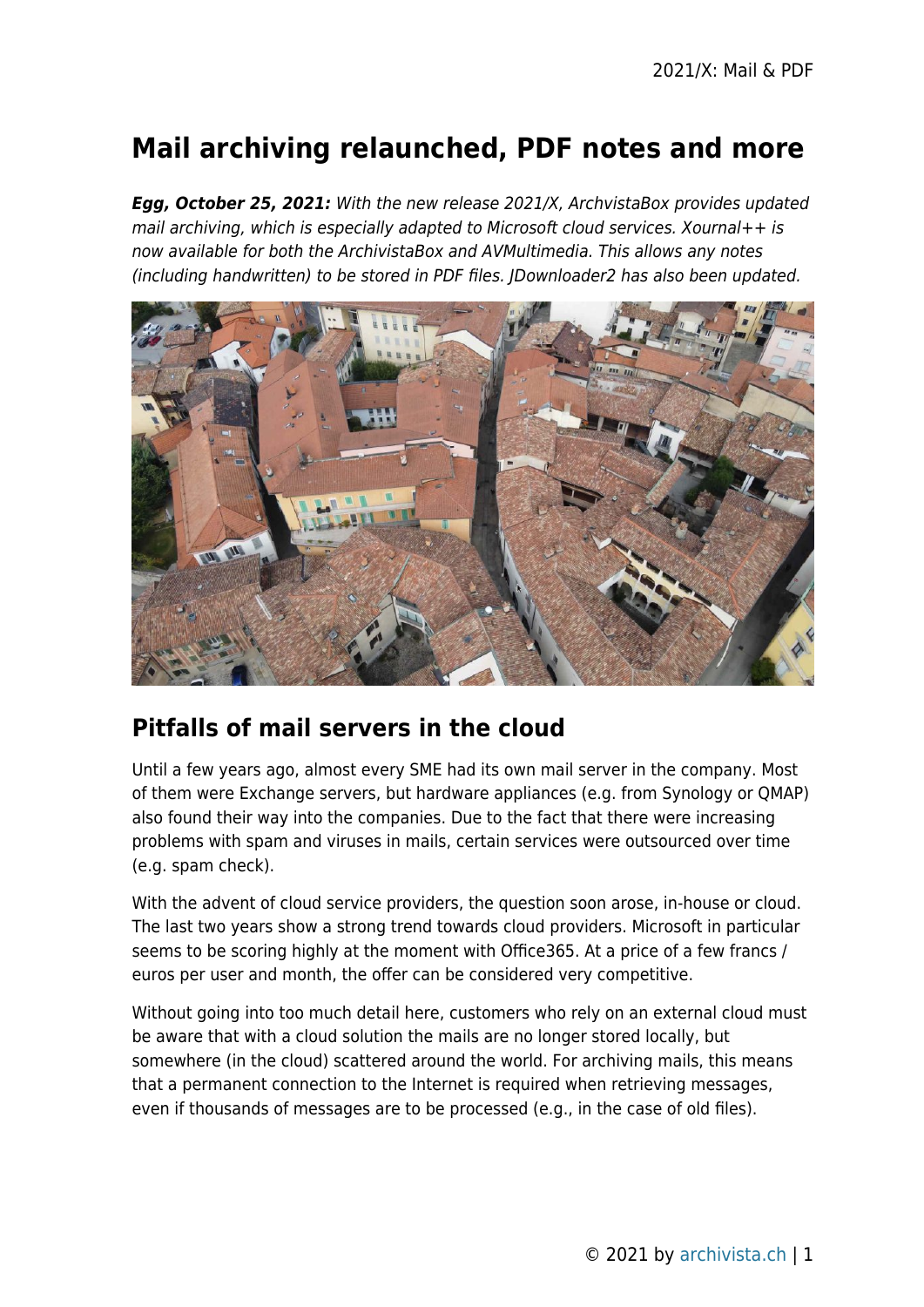

#### **More stability with two-stage processing**

With the existing mail archiving, archiving was done just-in-time. Messages were retrieved individually from the mail server, processed and then deleted. As the number of customers whose mails were stored in a cloud increased, it became apparent that the connection to the web often broke down for unexplained reasons when the volume increased, blocking mail archiving.

With the new version 2021/X, mail archiving is now implemented in such a way that the mails are first all obtained from the mail server and stored locally. Only when this process is complete does the processing / preparation for the ArchivistaBox begin. This has the advantage that a loss of the Internet connection no longer has any consequences for processing. It is true that even with the new engine it cannot be avoided that, if the connection falters, processing is "only" delayed. However, a shortterm failure of the Internet connection or access to the external cloud no longer leads to the processing itself being disrupted.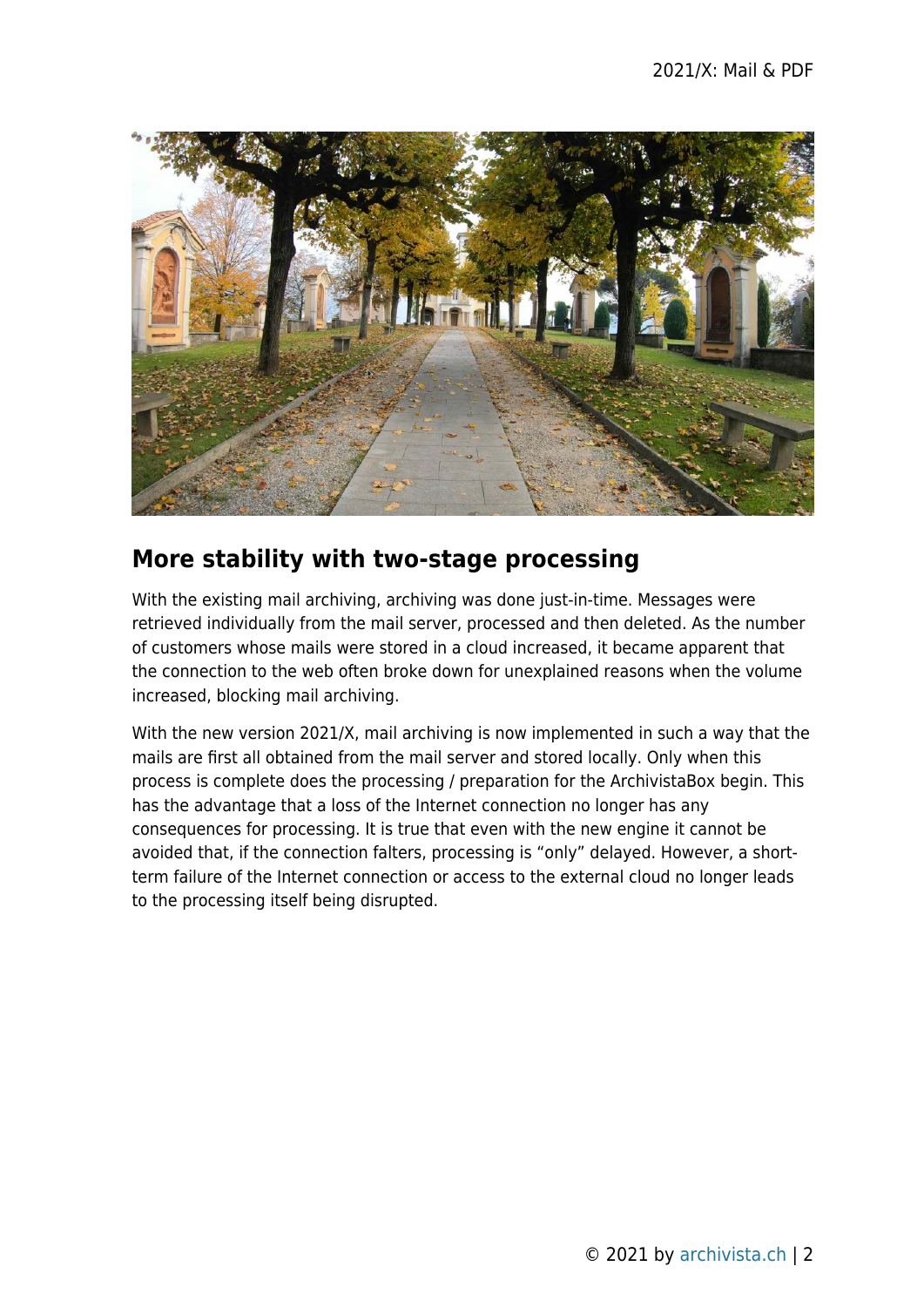

# **[Xournal++:](https://xournalpp.github.io/) PDF Notes for All**

With the new generation of ArchivistaBoxes, not only a DMS is delivered, but rather a modern desktop is available on which all content can also be "pimped". Video files in particular often need to be pimped (e.g. removing advertising, optimizing or reducing the size of the files, etc.). PDF files were quite "static" for a long time. Subsequent modification of content has been possible since time immemorial (embedded forms), but this subtype never played a central role in PDF files. Form filling proved to be too rigid.

With the rise of touch displays and the ability to make on-screen entries directly with a stylus (digital ballpoint pen), PDF documents are increasingly appearing that need to be edited. Even though filling out forms manually with a pen may seem (and ultimately is) a misstep back to the old paper world, users don't seem to have any problems with it. Open the PDF file, scribble the contents with the pen, and away with the form.

Until now, there was no independent application on the ArchivistaBox or AVMultimedia that could do the job quickly. With **[Xournal++](https://xournalpp.github.io/)** a tool is available with which PDF files can be post-processed as required with a "finger interface". This allows new PDF files to be edited directly on the desktop. For those who do not have a screen with touch capabilities, the use of a graphics tablet (e.g. Wacom Intuos S) is highly recommended. For a moderate two-figure sum, the small handy USB device does exactly what you would otherwise have to buy a new notebook for. No additional drivers are required on the ArchivistaBox or AVMultimedia. Simply connect the tablet and off you go.